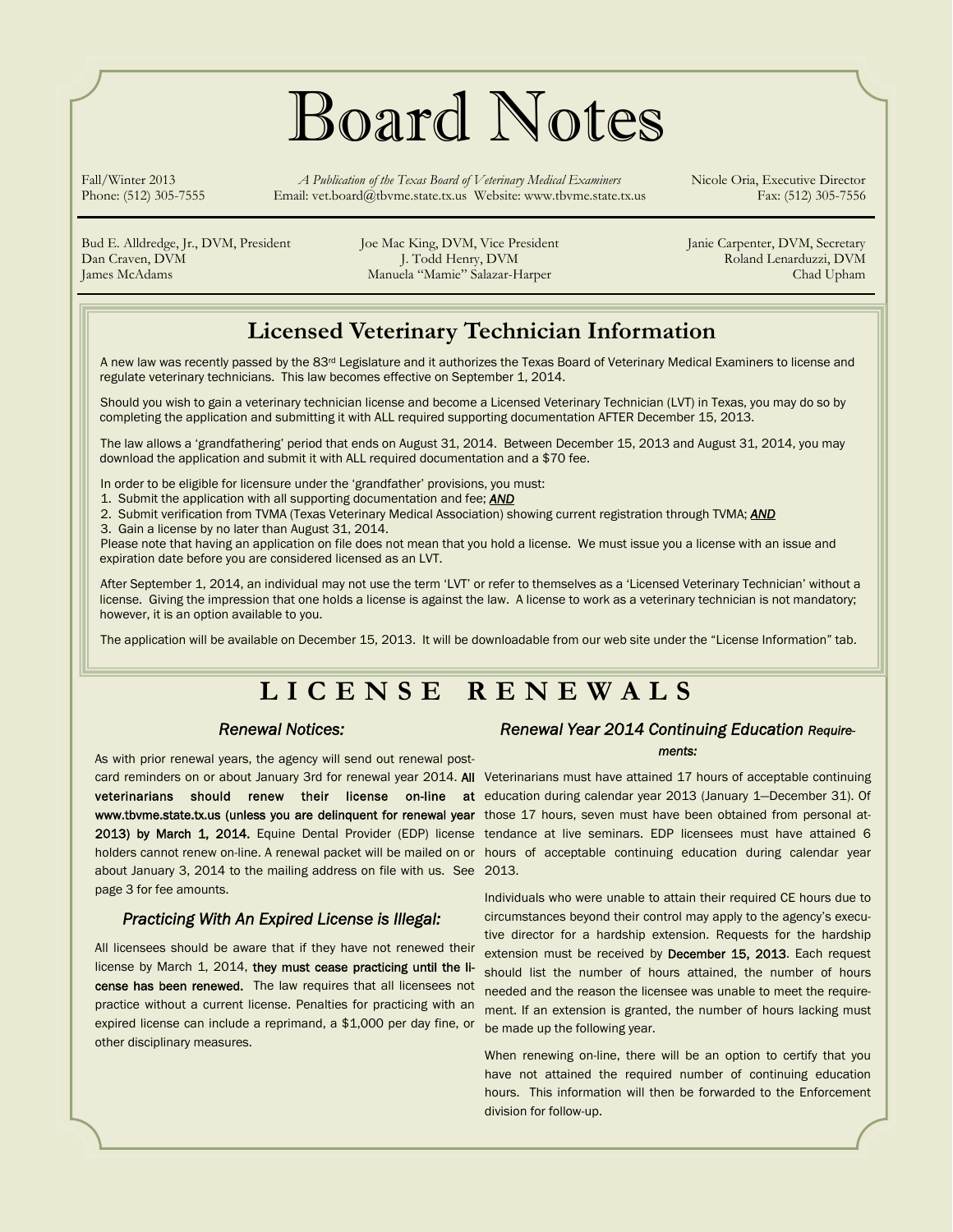### **Board Adopts Changes to Rules**

#### At the October 22, 2013 Board meeting, the Board voted to adopt the following rules. These rules go into effect on December 23, 2013.

The Board adopted the amendment to animal. close a loophole that allowed individuals who failed to take the state board exam in a timely manner to renew their provisional licenses potentially indefinitely, without ever taking the State Board Exam.

**Outstanding Balances: The Board adopted** the amendment to clarify that unpaid fees or hearing costs assessed against a licensee must be paid when the licensee renews, in addition to the licensure fees.

§573.50 Controlled Substances Recordkeeping for Drugs On Hand: The Board adopted the amendment to clarify that §575.63 Board Approval of Equine Dental keeping drug records by bottle rather than Provider Certification Programs: The Board by type of drug is not allowed and creates adopted the new rule to create a procean added risk of diversion because a di-dure that the Board will follow to deterverter could easily remove a whole bottle mine whether to approve equine dental along with the record that applied to that provider certifying organizations. Under bottle, making it difficult for the veterinar- the new rule, the Board cannot approve provider certifying program, if the program ian to discover and determine that any of an equine dental provider certifying orthe drug inventory was missing without ganization that also has an educational going through the time-consuming process degree program for equine dental providof checking all drug log records against ers, because combining education and the original invoices. This amendment certification in one entity creates an inherclarifies and prevents future confusion by ent conflict of interest. The rule sets forth specifying that licensees must keep an the information an applicant organization accurate total of the balance on hand by must submit for the Board to review, indrug, rather than by bottle.

§573.51 Rabies Control: The Board adopted the amendment to correct a typographical error in the rule, "Suspension" to "Supervision."

§573.52 Veterinarian Patient Record Keeping: The Board adopted the amendment to create an exception from the patient record keeping requirement that tal provider in Texas and have ten years of requires veterinarians to record drug concentrations. The exception allows a veterinarian to not record a concentration for drugs that are only FDA-approved in a single concentration. The purpose of the patient record keeping requirements is to provide details necessary for other veterinarians, or for the Board, to be able to understand what happened in the treat-certification on equine anatomy, harm and ment of the animal, including what drugs potential side effects of associated with were prescribed and in what concentra-equine dentistry, sterilization and disease tions. When there is only one concentra-control, and the legal limits of a licensed tion of a drug is FDA-approved and avail- equine dental provider's legal practice, able in a non-compounded form, the con-including the requirements and limitations centration is not necessary for the Board of supervision by a veterinarian. A boardor another veterinarian to understand approved certifying organization must

§571.57 Application of Monetary Funds to discipline licensees for crimes "connected §575.50 Criminal Convictions: The Board adopted an amendment to §575.50 to clarify its authority by adding an explicit references to §801.401 and §801.402 of the VLA, which give the Board authority to with" the practice of veterinary medicine. The amendment also adds the "connected with" language from §801.401 and §801.402 of the VLA to §575.50, in addition to the "relate to" language from Ch. 53 that is already in the rule, to clarify that the rule applies to both statutes.

> cluding information on finances and training for staff. The applicant organization must also submit a \$1500 application fee, to cover the Board's costs of reviewing the application and to ensure that only financially stable organizations apply for board approval. The applicant organization must identify a director, who must be licensed as either a veterinarian or an equine denexperience in the practice of equine dentistry. All examiners that work for a boardapproved certifying entity must be licensed as either an equine dental provider or a veterinarian in Texas and have five years of experience in the practice of equine dentistry. A board-approved certifying organization must test applicants for

§571.11 Provisional Veterinary Licensure: what happened in the treatment of the retain documents and records for five years. After the applicant organization submits the required information, a board representative may conduct a survey visit to gather information on some aspect of the application that is not clear from the documentation submitted, such as to see the organization's facilities or to observe a practical examination. When board staff has finished gathering information, the application for board approval goes before the full Board, which can approve the application, deny it, defer it for further investigation, or grant approval with conditions. If an applicant leaves an application inactive at any stage in the application process for more than one year, the applicant organization will have to start over with a new application. If the Board denies the application, the applicant organization will have to wait a year before applying again. After the Board approves an equine dental closes, the certifying organization must notify the Board of the closure and create a plan for records preservation. The Board can rescind approval for a certifying program if it fails to comply with Board rules and requests or lacks sufficient financial resources. If the Board rescinds approval, the organization must wait a year before reapplying for approval.

> 577.15 Fee Schedule: The Board adopted the amendments to add fees for Veterinary Technician licenses and to increase fees for veterinarians by \$1 to cover the increase in revenue required by the Legislature. The amendment also adds a fee for application processing for organizations seeking board approval as an equine dental provider certifying entity under new Rule 575.63.

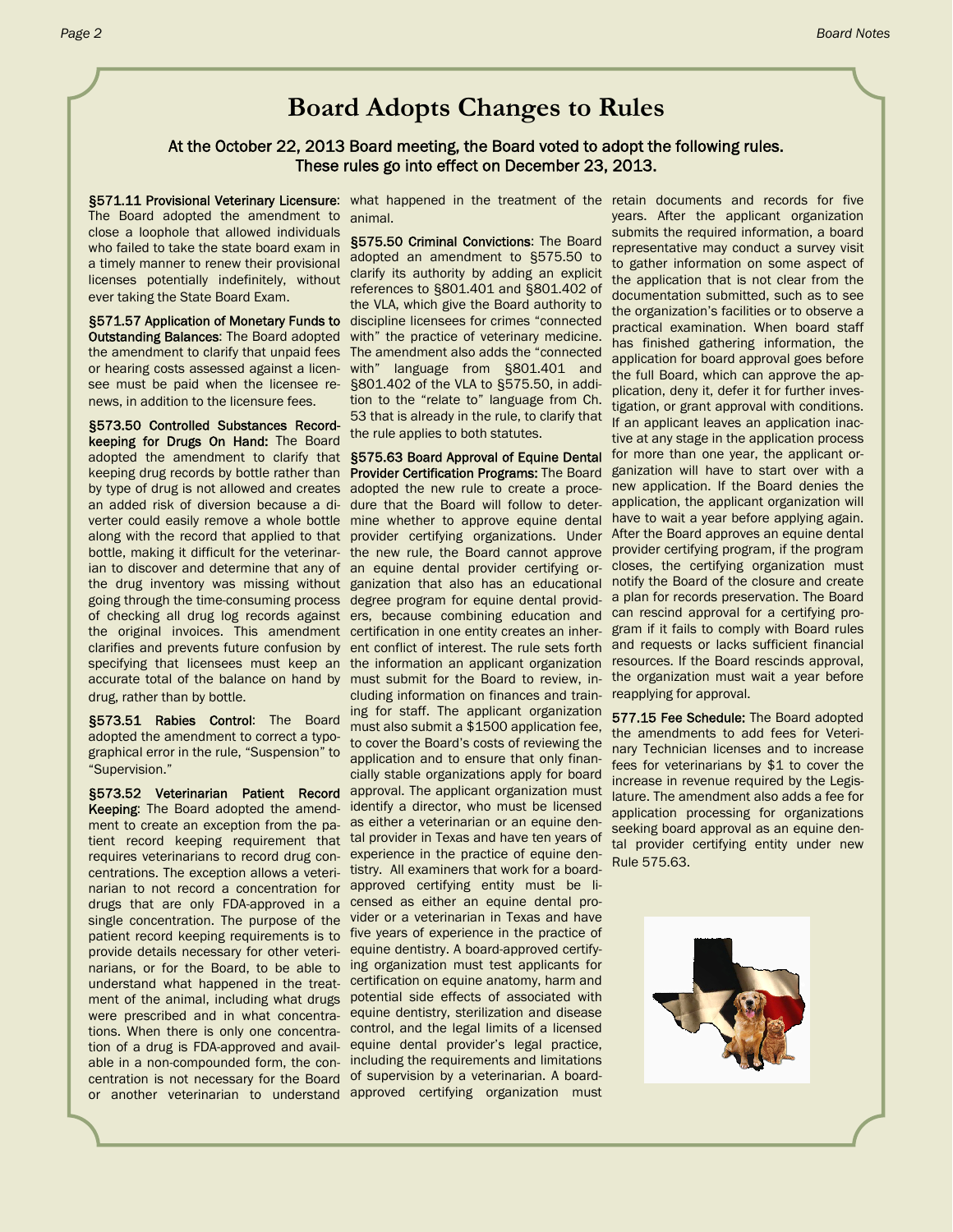### **LICENSE RENEWAL FEES**

During the October 22, 2013 meeting the Board voted to adopt the following fees for 2014:

- ◆ Renewals \$370 **All and All and All and All and All and All and All and All and All and All and All and All and All and All and All and All and All and All and All and All and All and All and All and All and All and Al**
- ◆ Delinquent Renewals (90 days or less) \$450 <br>● Delinquent Renewals (90 days or less) \$300
- Delinquent Renewals (90 days or more) \$531 Delinquent Renewals (90 days or more) \$400
- Inactive Renewals \$170 **Institute Renewals** \$100
- 
- 
- Special License Renewal \$365
- Delinquent Special Renewal (90 days or less) \$445
- Delinquent Special Renewal (90 days or more) \$526

#### Veterinarians Equine Dental Providers

- 
- 
- 
- 
- ◆ Delinquent Inactive Renewal (90 days or less) \$250 → Delinquent Inactive Renewal (90 days or less) \$150
- ◆ Delinquent Inactive Renewal (90 days or more) \$331 <br>● Delinquent Inactive Renewal (90 days or more) \$331

| INSIDE THIS ISSUE:                                          |                         |
|-------------------------------------------------------------|-------------------------|
| <b>Licensed Veterinary Technician</b><br><b>Information</b> | $\mathbf{1}$            |
| <b>License Renewals</b>                                     | $\mathbf{1}$            |
| <b>Board Adopts Changes to Rules</b>                        | $\overline{2}$          |
| <b>License Renewal Fees</b>                                 | 3                       |
| <b>Holiday Closures</b>                                     | 3                       |
| <b>Enforcement Issues</b>                                   | $\overline{\mathbf{4}}$ |
| <b>Continuing Education Offerings</b>                       | 5                       |
| In Memoriam                                                 | $\overline{7}$          |
| 2014 Veterinary Licensing Exam Dates                        | $\overline{7}$          |
| <b>New Members Appointed to the Board</b>                   | 8                       |
| <b>New Board Officers</b>                                   | 8                       |
| <b>Board Proposes Changes to Rules</b>                      | 9                       |
| <b>Do We Have Your Current Address?</b>                     | 10                      |
|                                                             |                         |

### **Upcoming TBVME Office Holiday Closures**

The TBVME offices will be closed on the following dates: December 24—26, 2013 in observance of Christmas. January 1, 2014 in observance of New Year's Day January 20, 2014 in observance of Martin Luther King, Jr. Day February 17, 2014 in observance of Presidents' Day

#### **Upcoming Board Meeting Dates**

February 18, 2014 June 3, 2014 October 21, 2014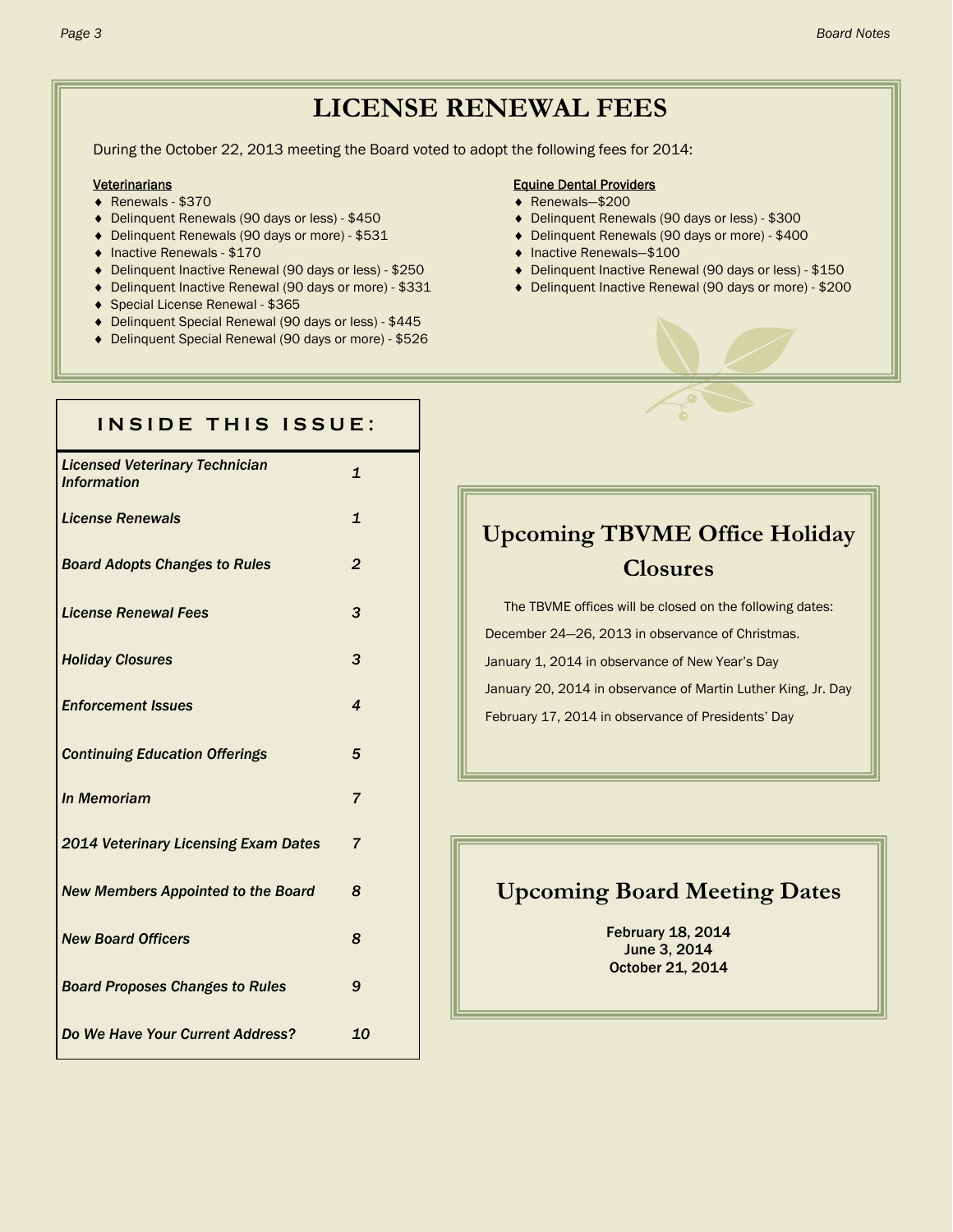### ENFORCEMENT ISSUES

### Disciplinary Actions

The following veterinarians have had disciplinary actions taken against their licenses. If you would like to receive additional information regarding these or other disciplinary actions that have been imposed, you may search for copies of disciplinary orders on the verification page of our website, or you may send your written request to the Texas Board of Veterinary Medical Examiners, ATTN: Open Records, 333 Guadalupe, Suite 3-710, Austin, TX 78701 or by email to vet.board@tbvme.state.tx.us.

| Name                     | License<br># | City, State      | <b>Disciplinary</b><br>Date | <b>Discipline</b>                                                                                                                                                                                       | Disciplinary<br>Order |
|--------------------------|--------------|------------------|-----------------------------|---------------------------------------------------------------------------------------------------------------------------------------------------------------------------------------------------------|-----------------------|
|                          |              |                  |                             |                                                                                                                                                                                                         |                       |
| Brooke Ashley, DVM       | 12674        | Lake Jackson, TX | 10/22/13                    | Formal reprimand                                                                                                                                                                                        | 2013-149              |
| Tracie Barry, DVM        | 8123         | Stephenville, TX | 10/22/13                    | Formal reprimand; \$1,000 administrative penalty                                                                                                                                                        | 2013-154              |
| Gary Brackeen, DVM       | 3862         | Angleton, TX     | 10/22/13                    | Formal reprimand; \$1,000 administrative penalty; 2<br>1/2 additional hours of CE in anesthesia                                                                                                         | 2013-130              |
| Scott Briers, DVM        | 7918         | Conroe, TX       | 10/22/13                    | Formal reprimand; 3 additional hours of CE in sur-<br>gery                                                                                                                                              | 2013-142              |
| Glen Campbell, DVM       | 6791         | Richardson, TX   | 10/22/13                    | Formal reprimand; \$500 administrative penalty; 3<br>additional hours of CE in record keeping                                                                                                           | 2013-141              |
| Chad Dickson, DVM        | 7634         | Aubrey, TX       | 10/22/13                    | Formal reprimand; must take and pass the jurispru-<br>dence exam                                                                                                                                        | 2013-139              |
| Jonathan Dyes, DVM       | 7446         | Rosenberg, TX    | 10/22/13                    | Formal reprimand                                                                                                                                                                                        | 2013-170              |
| Jeffrey Gaiser, DVM      | 7519         | Stephenville, TX | 10/22/13                    | Formal reprimand; \$1,000 administrative penalty                                                                                                                                                        | 2013-153              |
| James Gerhardt, DVM      | 10694        | Stephenville, TX | 10/22/13                    | Formal reprimand; \$1,000 administrative penalty                                                                                                                                                        | 2013-155              |
| George Gibson, II, DVM   | 3407         | El Paso, TX      | 10/22/13                    | Formal reprimand; 3 hours additional CE in record-<br>keeping; must take and pass the jurisprudence<br>exam                                                                                             | 2014-05               |
| James Hofmann, DVM       | 7005         | Crosby, TX       | 10/22/13                    | Formal reprimand; \$1,000 administrative penalty                                                                                                                                                        | 2013-158              |
| Douglas Johnson, DVM     | 2923         | Angleton, TX     | 10/22/13                    | Formal reprimand; \$1,000 administrative penalty                                                                                                                                                        | 2013-148              |
| Byron Jones, DVM         | 4966         | Denton, TX       | 10/22/13                    | Formal reprimand                                                                                                                                                                                        | 2013-144              |
| Misty Jordan, DVM        | 10414        | Burleson, TX     | 10/22/13                    | Formal reprimand; \$500 administrative penalty                                                                                                                                                          | 2013-138              |
| Mark Jousan, DVM         | 10118        | Center, TX       | 10/22/13                    | Formal reprimand; \$1,000 administrative penalty                                                                                                                                                        | 2014-14               |
| Shelby Key, DVM          | 10821        | Kerrville, TX    | 10/22/13                    | Formal reprimand; must take and pass the jurispru-<br>dence exam; must submit written protocol that pro-<br>vides for exam of every animal no more than 1 day<br>prior to surgery or rabies vaccination | 2012-105              |
| Spencer Knapp, DVM       | 7017         | Crosby, TX       | 10/22/13                    | Formal reprimand; \$1,000 administrative penalty                                                                                                                                                        | 2013-157              |
| Lawrence Koym, DVM       | 3598         | Mason, TX        | 10/22/13                    | Formal reprimand; must take and pass the jurispru-<br>dence exam                                                                                                                                        | 2012-104              |
| Robert Langley, Jr., DVM | 7764         | Alvin, TX        | 10/22/13                    | Formal reprimand; \$2,000 administrative penalty                                                                                                                                                        | 2013-180              |
| James Marek, DVM         | 6272         | Bellville, TX    | 10/22/13                    | Formal reprimand; \$1,500 administrative penalty;<br>must take and pass the jurisprudence exam                                                                                                          | 2013-177              |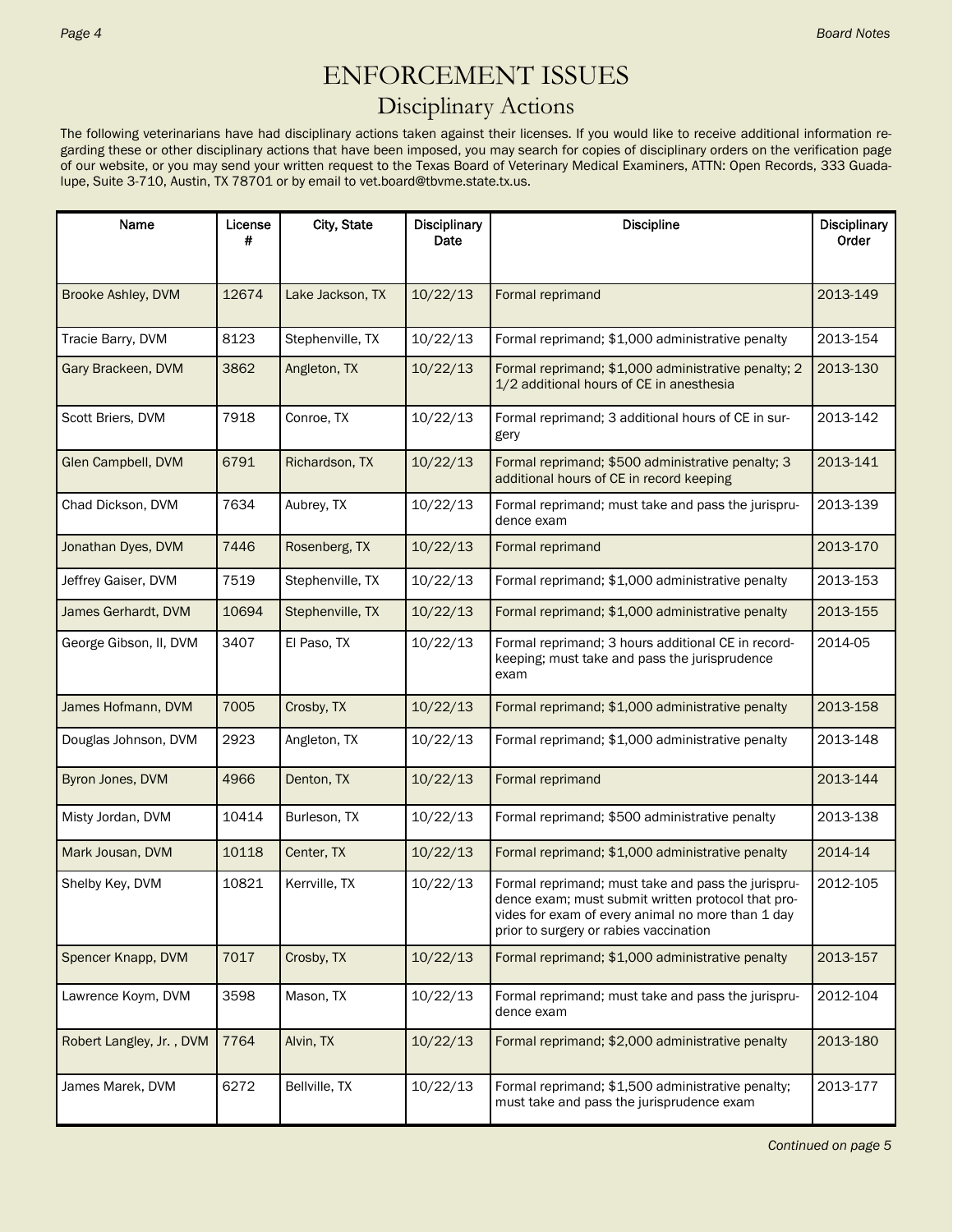### Disciplinary Actions Continued...

| Name                       | License<br>#  | City, State     | <b>Disciplinary</b><br>Date | <b>Discipline</b>                                                                                                              | <b>Disciplinary</b><br>Order |
|----------------------------|---------------|-----------------|-----------------------------|--------------------------------------------------------------------------------------------------------------------------------|------------------------------|
| <b>Thomas Martin, DVM</b>  | 6663          | Houston, TX     | 10/22/13                    | Formal reprimand; \$1,000 administrative pen-<br>alty; 18 additional hours of CE                                               | 2013-169                     |
| Helen Philips, DVM         | 10436         | Brenham, TX     | 10/22/13                    | Formal reprimand; \$1,000 administrative pen-<br>alty; 6 additional hours of CE in Linear External<br><b>Skeletal Fixation</b> | 2014-01                      |
| <b>Curtis Sanders, DVM</b> | 4185          | Austin, TX      | 10/22/13                    | Formal reprimand                                                                                                               | 2013-140                     |
| William Taylor, Jr., DVM   | 3653          | Longview, TX    | 10/22/13                    | Formal reprimand                                                                                                               | 2014-09                      |
| Jackie Valerius, DVM       | 2224          | Mercedes, TX    | 10/22/13                    | Formal reprimand: \$500 administrative pen-<br>alty; 6 additional hours of CE in record Keep-<br>ing                           | 2013-146                     |
| Sarah Vick, DVM            | 10966         | Georgetown, TX  | 10/22/13                    | Revocation                                                                                                                     | 578-13-4844                  |
| Jason Zollinger, DVM       | 9640          | Weatherford, TX | 10/22/13                    | Formal reprimand; \$1,000 administrative pen-<br>alty                                                                          | 2013-156                     |
| Carl Hicks, EDP            | EDP-11        | Winnsboro, TX   | 10/22/13                    | Formal reprimand; \$500 administrative pen-<br>alty                                                                            | 2013-164                     |
| Verna Samford, EDP         | <b>EDP-40</b> | Waco, TX        | 10/22/13                    | Formal reprimand; \$500 administrative pen-<br>alty                                                                            | 2013-125                     |
| Darren Smith, EDP          | $EDP-16$      | Houston, TX     | 10/22/13                    | Formal reprimand; \$500 administrative pen-<br>alty                                                                            | 2013-124                     |

*Continued on page 6* 

### **Continuing Education Offerings**

Information on available CE may be obtained through the following sources. Additional offerings may be available through other sources. For information on what is considered "acceptable" CE, please refer to Board Rules 573.64 and 573.65.

#### RACE

(*Registry of Approved Continuing Education*)

Search for Available CE: http://www.aavsb.org/RACE/Search

RACE requires approved providers to issue signed certificates of completion, maintain attendance records for four years and provide qualification of instructors and CE personnel who develop and implement courses.

#### Texas A&M

Phone: (979) 845-9102 Fax: (979) 862-2832 Email: ceoffice@cvm.tamu.edu

#### Texas Veterinary Medical Association

www.tvma.org 8104 Exchange Dr. Austin, TX 78754 Phone: (512) 452-4224 Fax: (512) 452-6633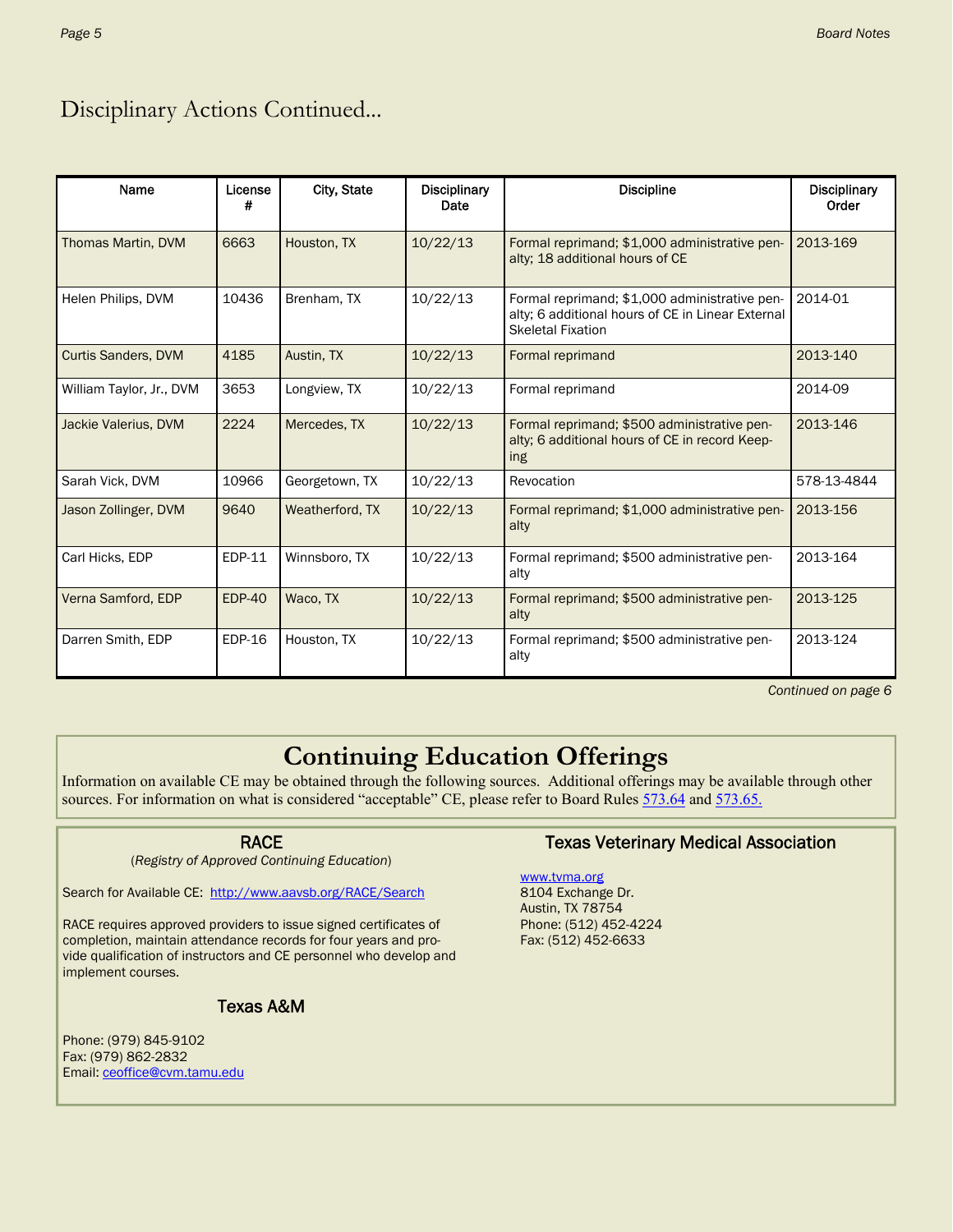### Disciplinary Actions Continued...

In addition to the disciplinary actions previously listed, there were an additional 22 actions taken against veterinarians at the October 22, 2013 meeting. If you would like to receive additional information regarding these or other disciplinary actions that have been imposed, please send your written request to the Texas Board of Veterinary Medical Examiners, ATTN: Open Records, 333 Guadalupe, Suite 3-810, Austin, TX 78701 or by email to vet.board@tbvme.state.tx.us

| Number of                  | <b>Violation Type</b>                                                                                                                                                                                                                              | Sanction                                                                 | <b>Disciplinary Date</b> |  |
|----------------------------|----------------------------------------------------------------------------------------------------------------------------------------------------------------------------------------------------------------------------------------------------|--------------------------------------------------------------------------|--------------------------|--|
| Licensees Dis-<br>ciplined |                                                                                                                                                                                                                                                    |                                                                          |                          |  |
| 5                          | Failure to obtain required amount of continuing<br>education                                                                                                                                                                                       | Administrative penalty and additional hours of con-<br>tinuing education | 10/22/13                 |  |
| 7                          | Failure to maintain DPS or DEA controlled sub-<br>stance registration                                                                                                                                                                              | Administrative penalty                                                   | 10/22/13                 |  |
| 3                          | Failure to maintain adequate patient records                                                                                                                                                                                                       | Informal reprimand, additional continuing education                      | 10/22/13                 |  |
| 1                          | Advertising with a representation or implication<br>that services are superior in quality to those of<br>other licensees                                                                                                                           | Informal reprimand and administrative penalty                            | 10/22/13                 |  |
| $\mathbf{1}$               | Failure to inform client that requested veterinar-<br>ian reasonably believed there was a possibility<br>another veterinarian would perform some or all<br>of patient's treatment                                                                  | Informal reprimand                                                       | 10/22/13                 |  |
| 1                          | Failure to notify the board within 60 days of a<br>change of address                                                                                                                                                                               | Administrative penalty                                                   | 10/22/13                 |  |
| $\mathbf{1}$               | Failure to establish a VCPR prior to ordering<br>delivered prescription drugs                                                                                                                                                                      | Informal reprimand and administrative penalty                            | 10/22/13                 |  |
| 1                          | Failure to supervise a non-veterinarian perform-<br>ing euthanasia                                                                                                                                                                                 | Informal reprimand and administrative penalty                            | 10/22/13                 |  |
| $\mathbf{1}$               | Failure to maintain readily retrievable copy of<br>rabies vaccination certificates and failure to<br>maintain rabies vaccination records indexed by<br>vaccination tag numbers                                                                     | Informal reprimand and administrative penalty                            | 10/22/13                 |  |
| 1                          | Failure to include all required information on<br>official rabies certificates and incorrectly telling<br>clients their animals would need rabies booster<br>shots within one year when the animals had<br>received three-year rabies vaccinations | Informal reprimand and administrative penalty                            | 10/22/13                 |  |
| $\mathbf{1}$               | Failure to adequately notify client that dogs<br>were considered abandoned and they had been<br>placed into new homes                                                                                                                              | Informal reprimand                                                       | 10/22/13                 |  |
| $\mathbf{1}$               | Failure to diagnose pleural effusion from radio-<br>graphs                                                                                                                                                                                         | Informal reprimand                                                       | 10/22/13                 |  |
| $\mathbf{1}$               | Failure to euthanize animal after client author-<br>ized, his staff convinced him to do exploratory<br>surgery to see if canine could be saved                                                                                                     | Informal reprimand and administrative penalty                            | 10/22/13                 |  |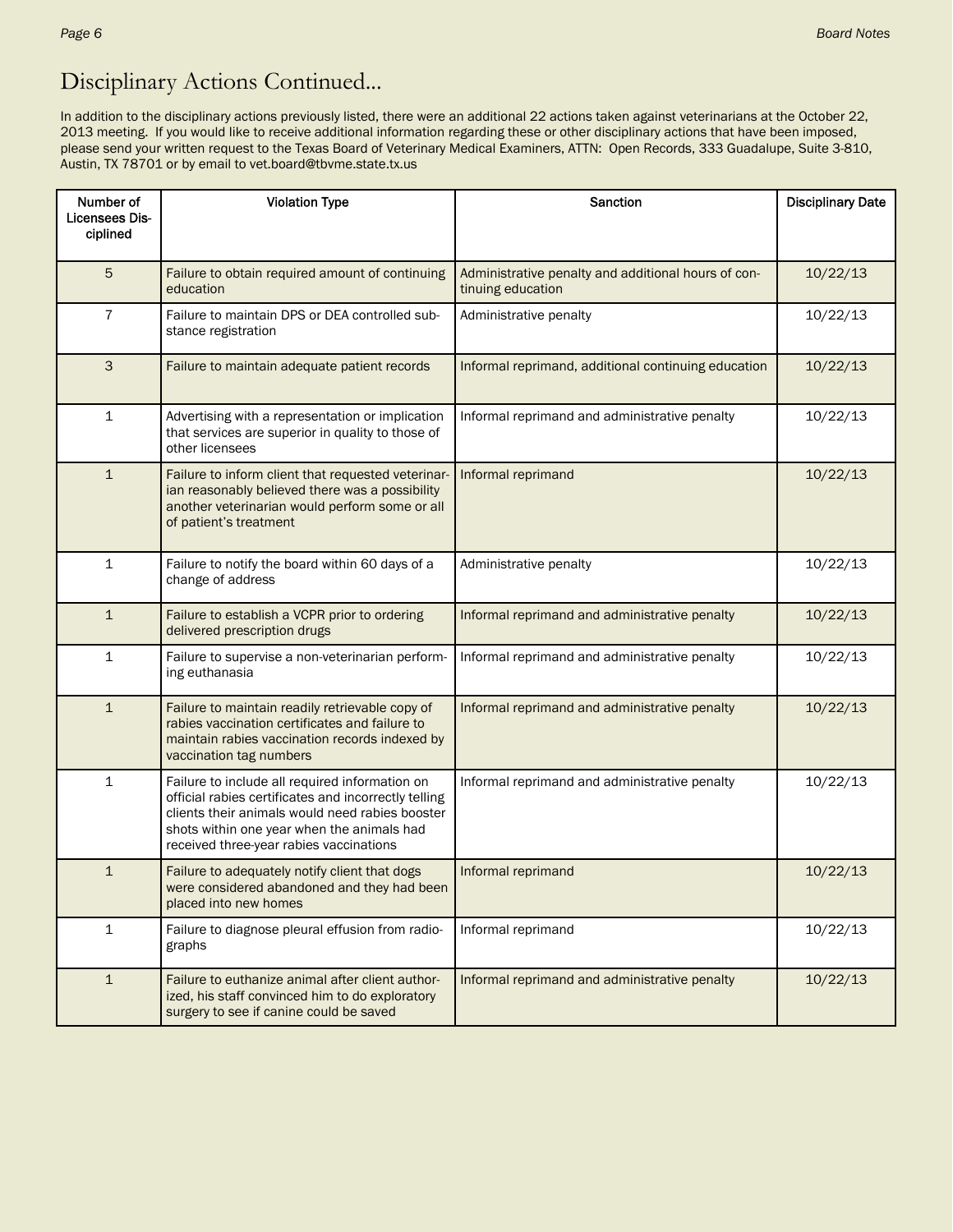### *In Memoriam…*

*"Let us hold our lives up to the light of those who walked before us, remembering the footprints they left behind and preserving the pathways they created."* 

|                                    | Jack Fritts, Texas A&M Class of '53 |                             |                    |
|------------------------------------|-------------------------------------|-----------------------------|--------------------|
| <b>Name</b>                        | <b>City, State</b>                  | <b>Vet School/Grad Year</b> | Date of Death      |
| <b>Robert Edward Bartlett, DVM</b> | Canyon Lake, TX                     | Colorado/1955               | April 27, 2013     |
| Lecreca Ann Taliaferro, DVM        | Haslet, TX                          | TAMU/1994                   | May 8, 2013        |
| Glen Alan Clarke, DVM              | Houston, TX                         | Kansas State/1958           | June 27, 2013      |
| Clifton Daniels, Jr., DVM          | Atlanta, TX                         | TAMU/1966                   | July 7, 2013       |
| Jamie Martin Ahumada, DVM          | Dallas, TX                          | TAMU/1984                   | August 29, 2013    |
| Charles A. Banker, Jr., DVM        | Chappell Hill, TX                   | TAMU/1949                   | August 31, 2013    |
| Amanda Denise Noble, DVM           | Houston, TX                         | TAMU/1997                   | September 19, 2013 |
| Jerome B. Kearby, DVM              | Houston, TX                         | TAMU/1948                   | September 23, 2013 |
| Perry D. Stein, DVM                | San Antonio, TX                     | TAMU/1941                   | October 13, 2013   |
| Gregory Glen West, DVM             | Jacksboro, TX                       | TAMU/1992                   | October 25, 2013   |
| James Harlan Steele, DVM           | Houston, TX                         | Michigan State/1941         | November 10, 2013  |
| James Carroll, DVM                 | Corsicana, TX                       | TAMU/1952                   | November 24, 2013  |
| <b>Stewart McConnell, DVM</b>      | College Station, TX                 | TAMU/1949                   | December 4, 2013   |

### **2014 Veterinary Licensing Exam Dates**

State Board Examination (SBE) Schedule

All State Board Exams, with the exception of the April exam, will be administered at participating COMIRA testing centers. Please read the deadline dates carefully. An application must be submitted to TBVME for **ALL** exams to determine eligibility for veterinary licensure in Texas.

#### April 2014

Date of Exam: **April 7, 2014** Deadline for application to be received by TBVME: February 21, 2014 Location: Texas A&M University, College Station, TX

Only approved applicants will be able to purchase and schedule the exam through our website.

#### June 2014

Deadline for application to be received by TBVME: April 25, 2014 Window for purchasing and scheduling exam: May 12-23, 2014 Window for taking the exam:  $\frac{1}{2}$  June 9–20, 2014

#### August 2014

Deadline for application to be received by TBVME: **June 27, 2014** Window for purchasing and scheduling exam: **July 14—25, 2014**<br>
Window for taking the exam: **July 14—22, 2014**<br> **August 11–22, 2014** Window for taking the exam:

#### October 2014

Deadline for application to be received by TBVME: **August 29, 2014** Window for purchasing and scheduling exam: September 15–26, 2014 Window for taking the exam:  $\blacksquare$  October 13-24, 2014

#### December 2014

Deadline for application to be received by TBVME:<br>
Window for purchasing and scheduling exam:<br> **October 24, 2014**<br> **November 10–21, 2014** Window for purchasing and scheduling exam: Window for taking the exam: December 8–19, 2014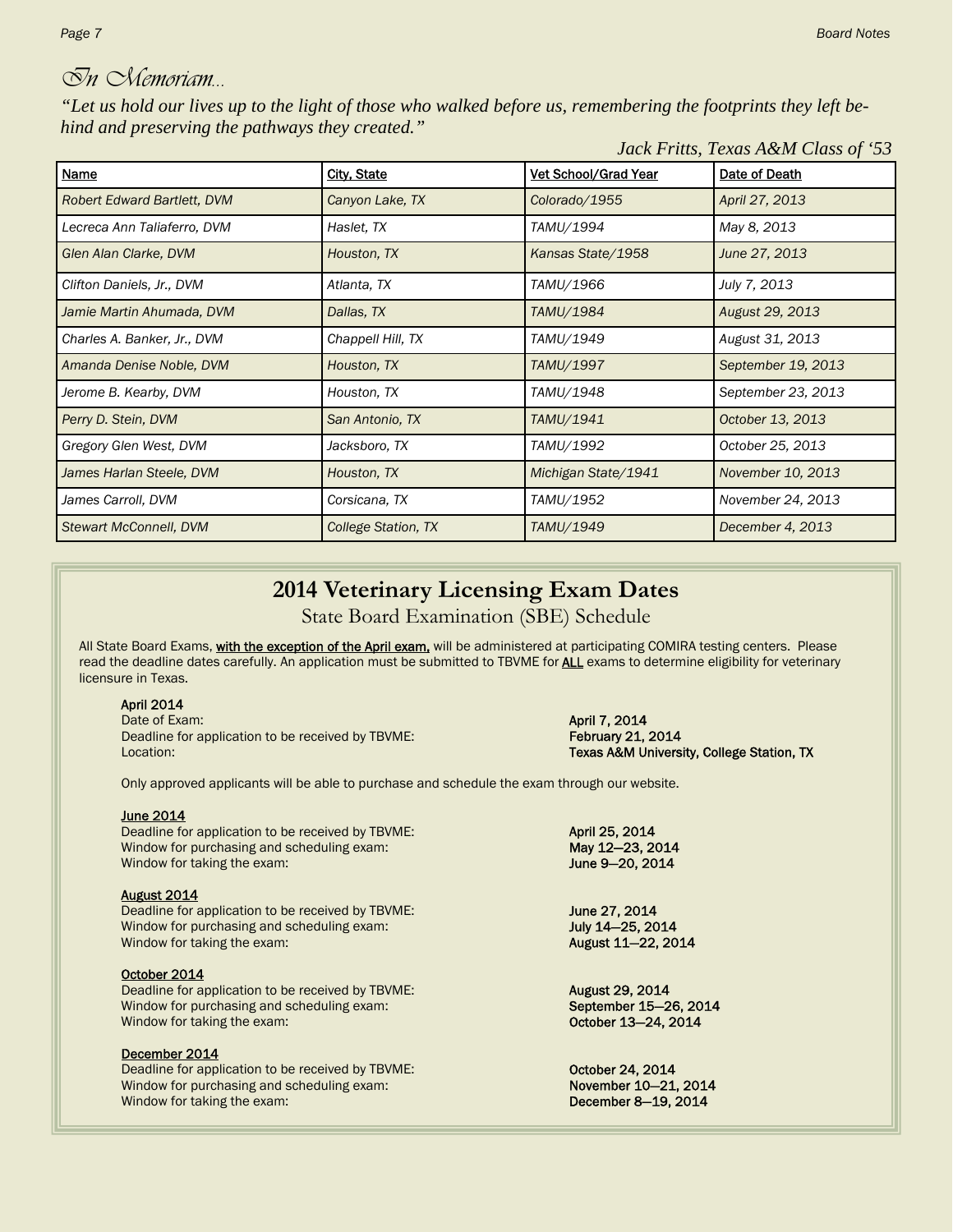## NEW MEMBERS APPOINTED TO THE BOARD



Dan Lee Craven, DVM of Crockett is a veterinarian and owner of Crockett Veterinary Hospital. He received a bachelor's degree and veterinary medicine degree from Texas A&M University. Dr. Craven replaces David Rosberg, DVM of Mason, for a term to expire August 26, 2019.



Roland Lenarduzzi, DVM of Alvin is a veterinarian and owner of Manvel Animal Clinic. He received a bachelor's degree and veterinary medicine degree from Texas A&M University. He is an active member of the American Veterinary Medical Association (AVMA), Texas Veterinary Medical Association (TVMA), local VMAs and the Texas Academy of Veterinary Practice. Dr. Lenarduzzi replaces John Clader, DVM of Jourdanton, for a term to expire August 26, 2019.



James "Jim" McAdams of Seguin is a is a fourth generation rancher, real estate broker and managing partner of McAdams Cattle Company. He received a bachelor's degree from Texas A&M University. He is past president of the National Cattlemen's Beef Association and of Cattle-Fax. Mr. McAdams replaces Richard "Rick" Bonner, Jr. of Corpus Christi, for a term to expire August 26, 2019.

### **New Board Officers**

During the October 22, 2013 meeting, the Board elected Joe Mac King, D.V.M. as Vice-President and Jane A. Carpenter, D.V.M. as Board Secretary.

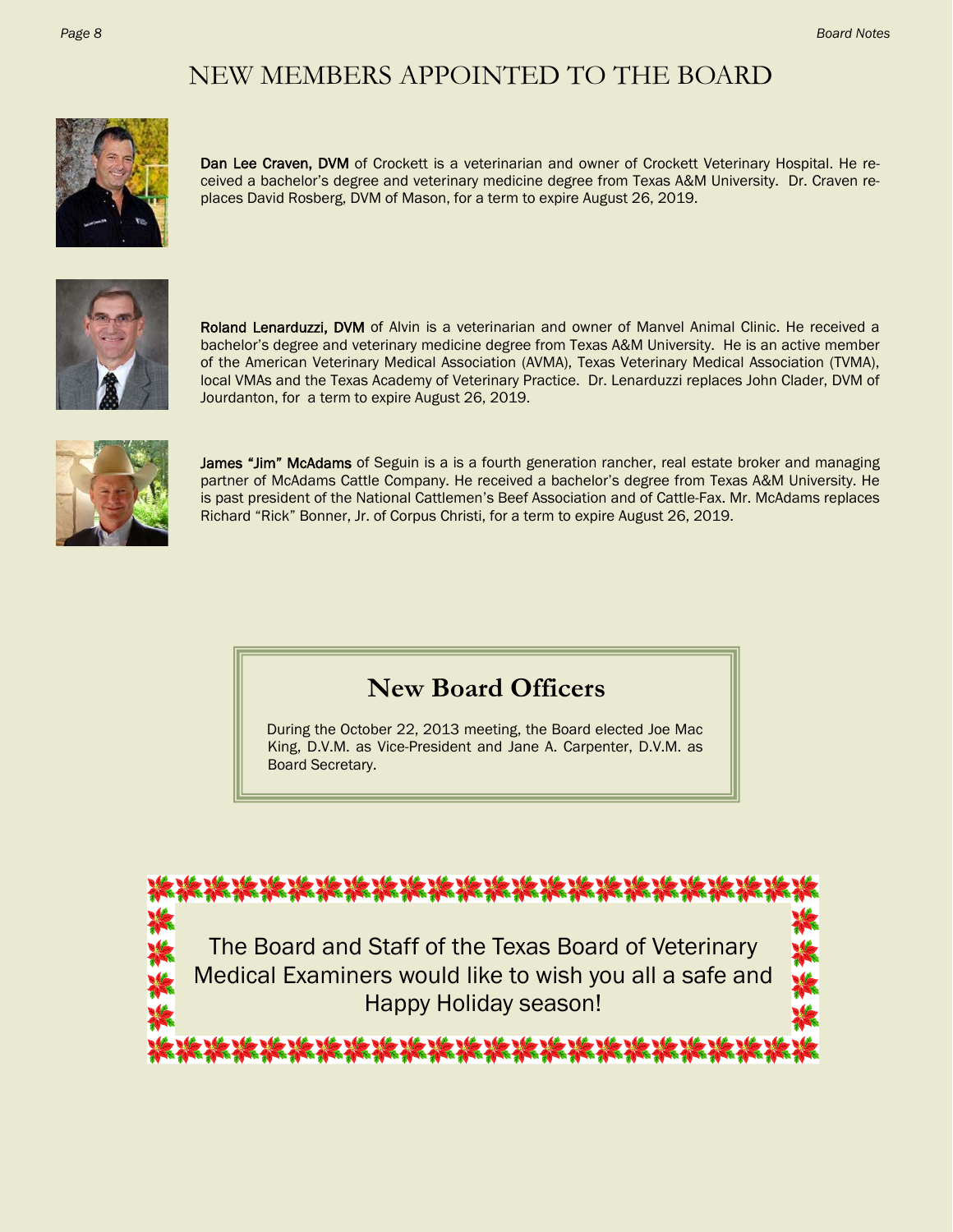### **BOARD PROPOSES CHANGES TO RULES**

At the October 22, 2013 Board meeting, the Board voted to publish the following proposed rules in the *Texas Register* for comment. Once the rules have been published, they will also be available on our website at http://www.tbvme.state.tx.us/

Veterinary Technicians (LVT), VTNE as the Veterinary Technician National Examination, LVTE as the Licensed Veterinary Technician jurisprudence examination, Veterinary Technician Program as a program of education for veterinary technicians accredited by the American Veterinary Medical Association, and amends the definition of "Passing Score" to include the LVT passing score of at least 75 percent on the VTNE.

§571.4 Qualifications for Licensed Veterinary Technicians. This new rule specifies the qualifications for a Licensed Veterinary Technician. The rule requires the LVT applicant to present satisfactory proof that they are at least 18 years old, has obtained a passing score on the VTNE and the LVTE, and is a graduate of a Veterinary Technician Program.

§571.5 Qualifications for Veterinary License. This amendment includes §§801.401 and 801.402 of the Texas Occupations Code to the reasons the Board may deny licensure to an applicant for veterinary license who meets the qualification criteria but is otherwise subject to denial under those two sections of law.

§571.6 Qualifications for Equine Dental Provider License. This amendment includes §§801.401 and 801.402 of the Texas Occupations Code to the reasons the Board may deny licensure to an applicant for an equine dental provider license who meets the qualification criteria but is otherwise subject to denial under those two sections of law.

§571.17 Expedited Licensure Procedure for Military Spouses. This amendment consolidates the expedited licensure procedures for military spouses that are veterinarians and equine dental providers in one place and add a procedure for military spouses that are licensed veterinary technicians. The amendments also set out expedited licensure procedure requirements.

§571.21 Application for the SBE and EDPE. This amendment adds the Licensed Veterinary Technician jurisprudence examination to the title and rule regarding the application process for the SBE and EDPE.

§571.23 Veterinary Licensing Examination. This amendment changes the title and rule to add national board examinations for licensed veterinary technicians. It specifically adds the Veterinary Technician National Examination to the list of sources from which the Board will accept certified scores and in regard to the Board's process for answering request for information on examination scores. The amendment further adds the Licensed Veterinary Technician jurisprudence examination to the list of when the Board may certify jurisprudence exam scores and make them available to other licensing boards.

§571.25 Reapplication for SBE and EDPE. This amendment adds the Licensed Veterinary Technician jurisprudence examination to the title and rule regarding the reapplication process for taking the SBE and EDPE.

§571.54 Retired Veterinary License Status. This amendment adds the Licensed Veterinary Technician jurisprudence examination to the title and rule regarding the reapplication process for taking the SBE and EDPE.

§571.60 Expired Equine Dental Provider Licenses. This amendment adds that LVTs will have their license expire on March 1 of each calendar year unless renewed properly prior to that time. A licensee who fails to renew his or her license for one year or more may request

§571.1 Definitions. This amendment adds definitions for Licensed that his or her license be reinstated by appearing before the Board to explain why the license was not renewed (unless that LVT is a military spouse) and by taking and passing the LVTE.

> §571.61 Inactive Veterinary License Status. This amendment changes the title of the section and makes the rule applicable to all licenses issued by the Board.

> §571.62 Inactive Equine Dental Provider License Status. This proposal deletes the rule as it is being consolidated with §571.61 as proposed.

> §573.2 Avoidance of Encroachment on Another's Practice. This amendment adds that a licensee who makes a complaint against another licensee that is groundless and brought in bad faith, for the purpose of harassment, retaliation, or for any other improper purpose shall be in violation of a rule of professional conduct.

> §573.10 Supervision of Non-Licensed Persons. This amendment changes the title of the section and adds provisions regarding LVTs. The amendment provides that when determining the level of supervision and duties of non-veterinarians, veterinarians should consider whether the individual is licensed by the Board as well as the level of training and experience of the non-veterinarian.; when feasible, a veterinarian should delegate greater responsibility to a LVT than to an unlicensed person.

> §573.11 Responsibility for Unlicensed Employees. This amendment adds that a LVT supervising an unlicensed employee of a veterinarian is responsible for any acts committed by the unlicensed employee of a veterinarian related to the practice of veterinary medicine. The amendment also states that when a LVT is acting under the supervision of a veterinarian and violates a law, regulation, or board rule, both the veterinarian and the LVT are subject to discipline by the Board.

> §573.12 Responsibility for Licensure of Licensed Persons. This amendment adds LVTs to the responsibility of a veterinarian to ensure they are actively licensed by the board if the veterinarian employs or supervises them.

> §573.13 Delegation and Supervision Relating to Official Health Documents. This amendment allows a veterinarian to permit a nonlicensed employee under the immediate supervision of a LVT to collect samples from animals for official tests unless otherwise prohibited by law.

> §573.14 Alternate Therapies—Chiropractic and Other Forms of Musculoskeletal Manipulation. This amendment deletes the reference to "diagnosis" in the definition of animal chiropractic and other forms of musculoskeletal manipulation. Diagnosis is specifically the domain of licensed veterinarians on nonhuman animals.

> §573.19 Dentistry. This amendment allows a LVT under the direct or immediate supervision of a veterinarian to extract loose teeth or dental fragments with minimal periodontal attachments by hand and without the use of an elevator in dogs or cats only.

> §573.64 Continuing Education Requirements. This amendment adds continuing education requirements for LVTs and makes nonsubstantive changes in titles of subsections within the rule.

> §573.65 Proof of Acceptable Continuing Education. This amendment adds continuing education requirements for LVTs.

> > *Continued on page 10*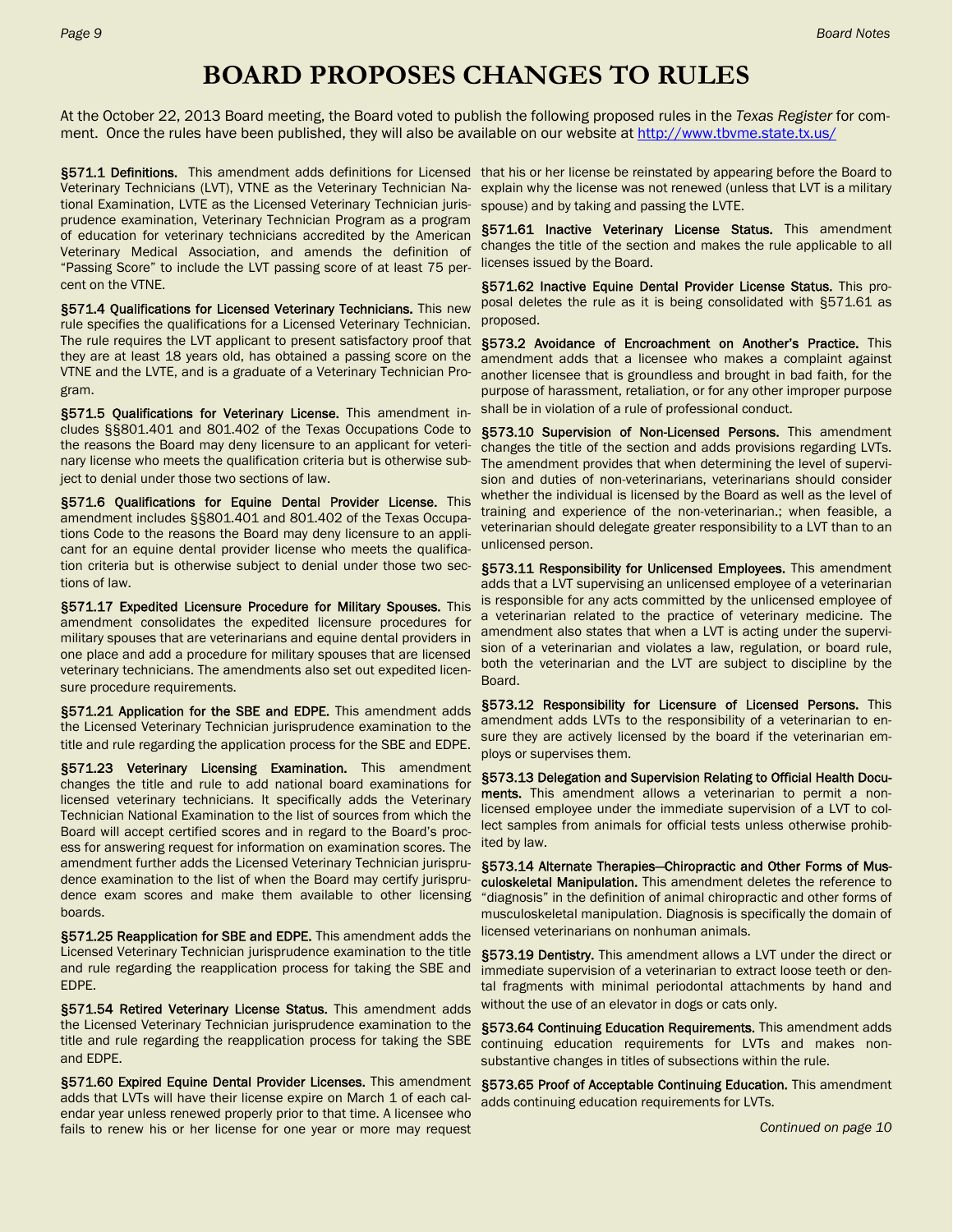### *Proposed Rules Continued...*

§573.71 Operation of Temporary Limited-Service Veterinary Services. This amendment removes the ability for a veterinarian to notify the process whereby the Board may suspend or revoke an existing li-Board of the operation of temporary limited-service veterinary ser- cense, disqualify a person from receiving a license, or deny a person vices by telephone call.

§575.8 Final Decision and Orders. This amendment adds LVTs to the rule regarding the Board's ability to change findings of fact and conclusions of law or vacate or modify any proposed order of an Administrative Law Judge under certain circumstances.

§575.22 Reinstatement of Licenses. This amendment adds LVTs to the rule regarding the reinstatement of licenses.

§575.24 Reprimands. This amendment adds LVTs to the rule providing that a formal reprimand from the Board will be reported to the American Association of Veterinary State Boards for inclusion in the national database.

§575.25 Recommended Schedule of Sanctions. This amendment adds Licensed Veterinary Technicians in the recommended schedule of sanctions. This also adds having to take the LVTE as a possible penalty in the different classes of violations.

§575.35 Temporary License Suspension Proceedings. This amendment adds LVTs to the procedure for temporary license suspension proceedings. This also changes the language in regard to the documents necessary to file for an administrative hearing by replacing the Board's option of filing a "complaint affidavit" with the State Office of Administrative Hearings (SOAH) with the filing of a "notice of hearing" with SOAH.

§575.50 Criminal Convictions. This amendment adds LVTs to the the opportunity to be examined for a license because of a person's conviction of a felony or misdemeanor if the crime directly relates to the duties and responsibilities of an LVT.

§577.5 Advisory Committees. This new rule provides the authorization to the Board president to appoint, disband or reconvene advisory committees as necessary.

§577.12 Directory of Licensees. This amendment adds LVTs in the Board's directory of licensees available to the public in printed or electronic format.

§577.16 Responsibilities of Board and Staff. This amendment adds LVTs to the responsibilities of the Board and Staff for establishing policies and promulgating rules to establish and maintain a high standard of integrity, skills, and practice in the professions of veterinarians and equine dental providers.

Chapter 577 Rule Review: As required by Texas Government Code §2001.039, the TBVME is proposing a rule review of Chapter 577.

#### **DO WE HAVE YOUR CURRENT ADDRESS?**  All licensees are required to provide the Board with valid contact information. Rule 573.75, Notification of Licensee Addresses, states: (a) Each licensee shall report to the Board the licensee's: (1) name and license number; (2) clinic or practice name; (3) physical business address; (4) mailing address; (5) residence address; (6) business telephone number; and (7) residence and/or cellular telephone number. (b) A mailing address may be a post office box number. If a remote practice location does not have a physical business address, the licensee must provide as the physical business address sufficient directions as to how the practice location may be found. (c) A relief veterinarian shall not be required to provide a clinic or practice name or a physical business address unless the relief veterinarian regularly conducts the largest percentage of his or her relief work at one clinic. (d) A licensee who conducts a mobile practice with no fixed clinic location shall not be required to provide a physical business address. (e) A licensee shall notify the Board of any change of items required under subsection (a) of this section not later than the 60th day after the change takes place. In addition to the items listed in the above rule, the Board also maintains email addresses. All licensees who have provided a valid email address to the Board will receive not only the renewal postcard notification, they will also receive a renewal reminder by email. Please ensure that your information is correct in our files. Failure to comply may subject a veterinarian to disciplinary action.